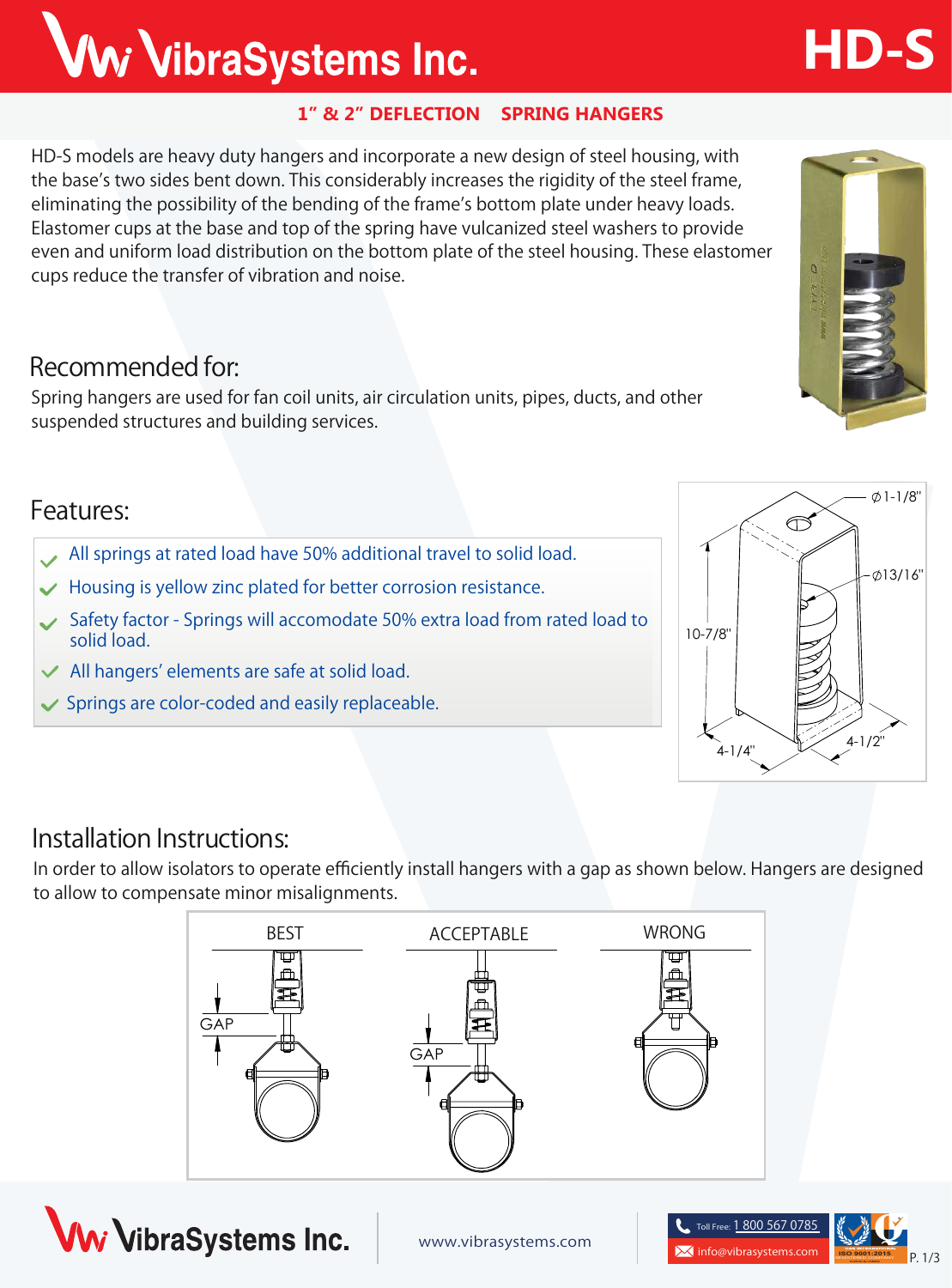# Ww VibraSystems Inc.

| Model        | Rated Load<br>(lbs) | Deflection at<br>Rated Load<br>(lin) | Spring Rate<br>(lbs/in) | Spring<br>Color |
|--------------|---------------------|--------------------------------------|-------------------------|-----------------|
| $HD-S-352$   | 140                 | $1 - 1/2$                            | 93                      | Yellow          |
| $HD-S-354$   | 250                 | $1 - 1/2$                            | 167                     | Purple          |
| HD-S-354-142 | 385                 | $1 - 1/2$                            | 257                     | Purple/Blue     |
| HD-S-354-144 | 650                 | $1 - 1/2$                            | 433                     | Purple/Brown    |
| HD-S-354-146 | 1,000               | $1 - 1/2$                            | 667                     | Purple/Yellow   |
| HD-S-354-148 | 1,300               | $1 - 1/4$                            | 867                     | Purple/Green    |

**1" DEFLECTION SPRING HANGERS**





## **Notes:**

- a) 350 Spring: 3" Outside diameter x 5" Free Length.
- b) 140 Spring & 170 Spring: 2" Outside diameter x 5" Free Length.
- c) 400 Spring: 3" Outside diameter x 5.75" Free Length.
- d) 150 Spring: 2" Outside diameter x 5.75" Free Length.
- e) Rated load is the maximum load recommended.



www.vibrasystems.com